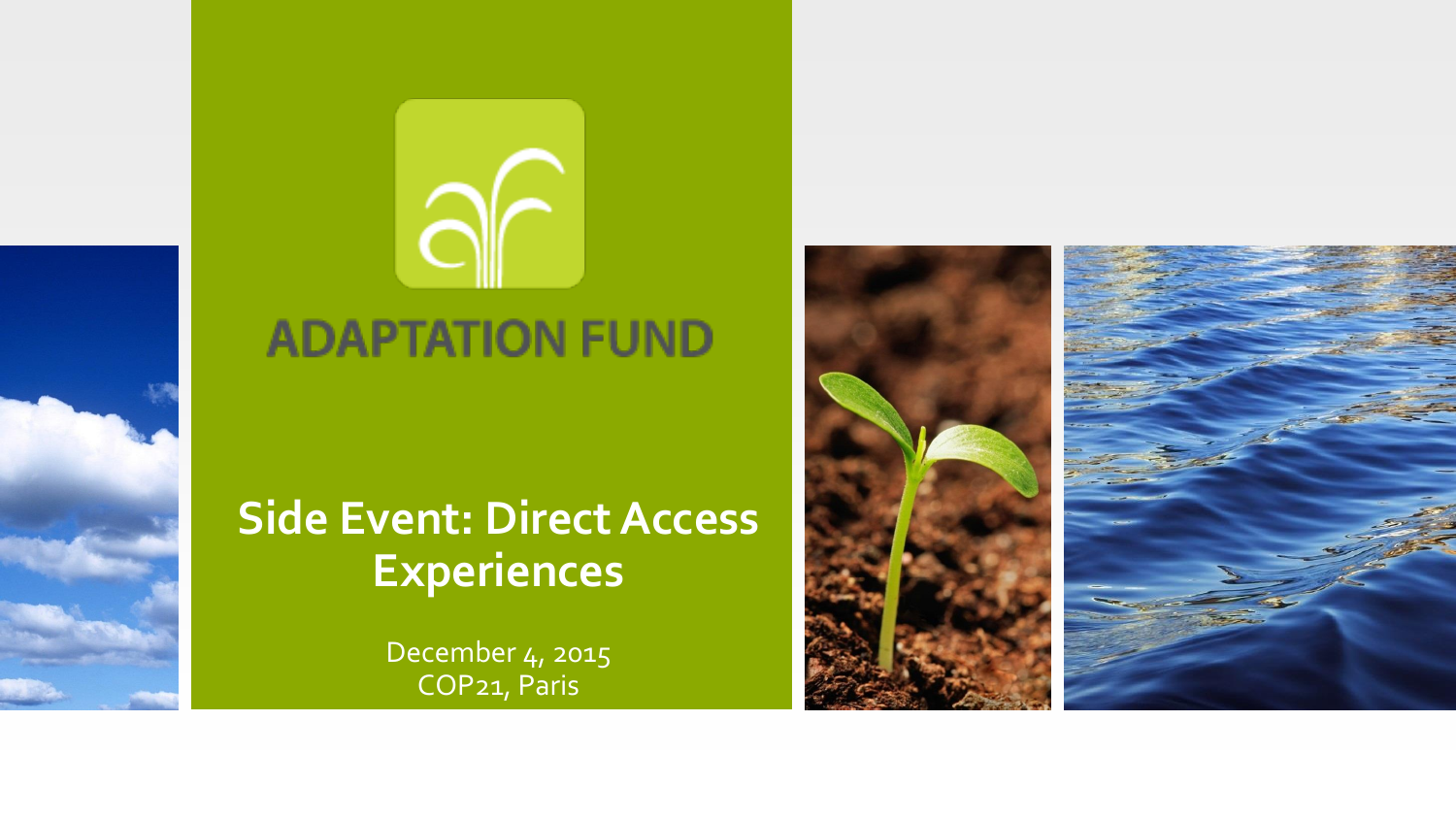# **Adaptation Fund: Direct Access Experiences**

Chair of Adaptation Fund Board, **Hans Olav Ibrekk** Minister of Agriculture, Costa Rica, **Luis Felipe Arauz Cavallini** Fundecooperacion Para el Desarollo Sostenible, Costa Rica, **Marianella Feoli**

Micronesia Conservation Trust, **Lisa Andon**

National Bank for Agriculture and Rural Development (NABARD), India, **Rangasamy Amalorpavanathan** & **Patrick Jasper**

South African National Biodiversity Institute (SANBI), **Mandy Barnett**

ForumCC Tanzania, **Fazal Issa Abdul**

Q&A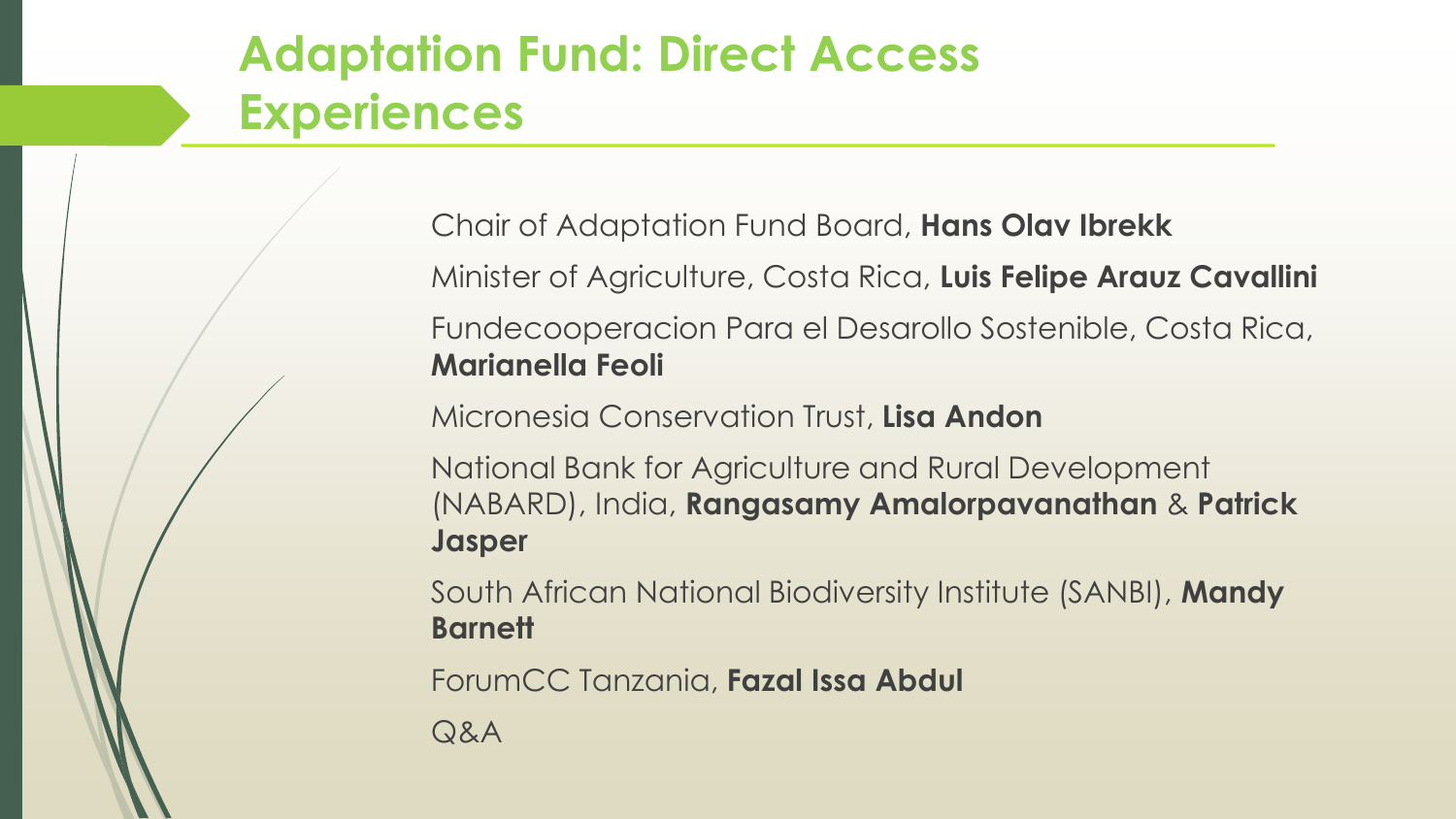**US\$ 331 million committed in the most climatevulnerable developing countries** 



#### • **Innovative Features:**

- Governed by majority of developing countries
- Levy on Clean Development Mechanism proceeds & other sources of funding
- **Direct access** alongside conventional access through international organizations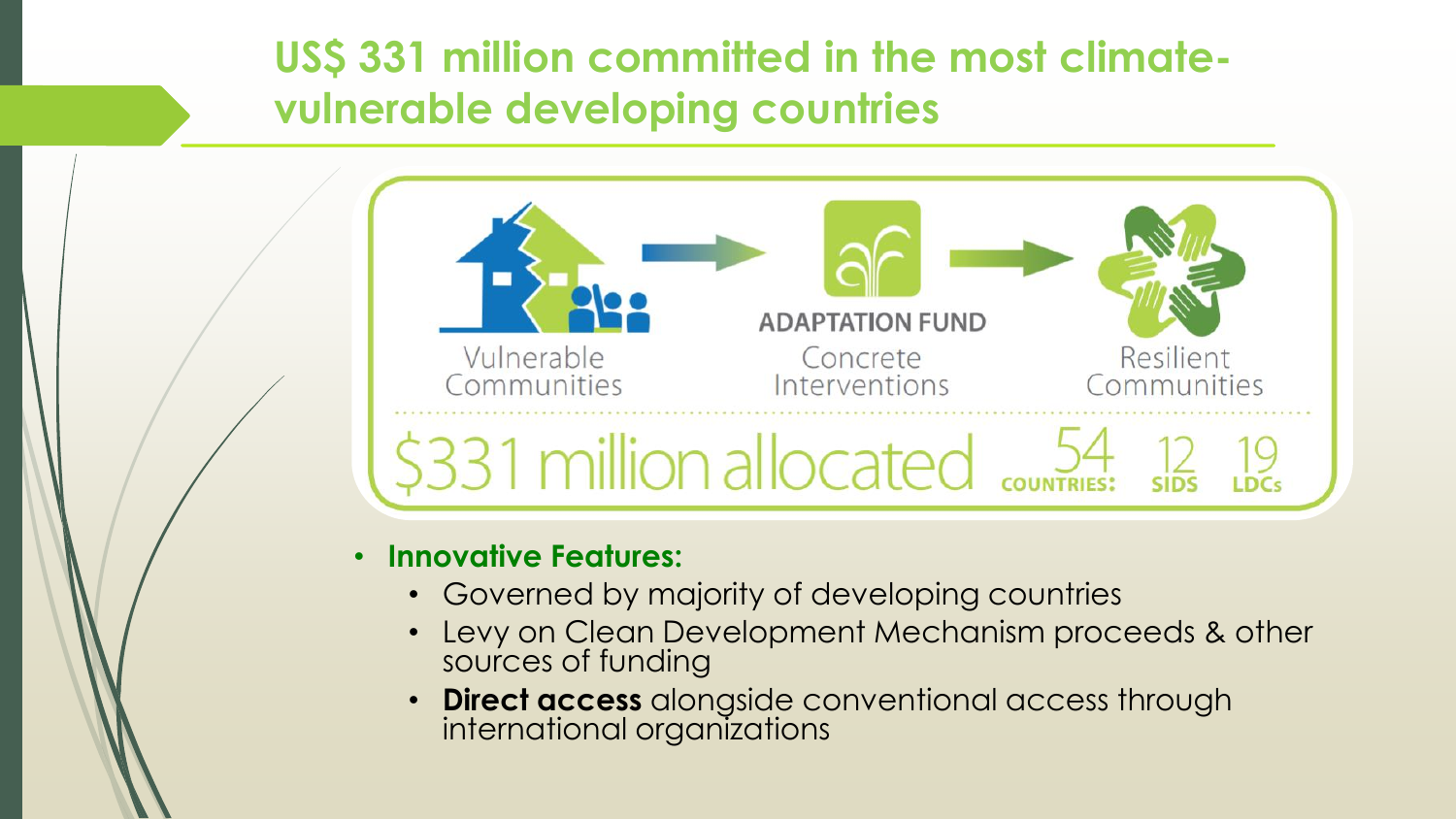- Allows developing countries to **access adaptation finance directly**  without intermediaries.
- Prepares countries for accessing other funds directly to scale up (incl. Green Climate Fund)
- Strict, internationally recognized **fiduciary standards** set by AF Board
	- **Financial integrity and management**
	- **Institutional capacity**
	- **Transparency and self-investigative powers**
	- Builds on **local expertise**
	- **Projects are effective and scalable**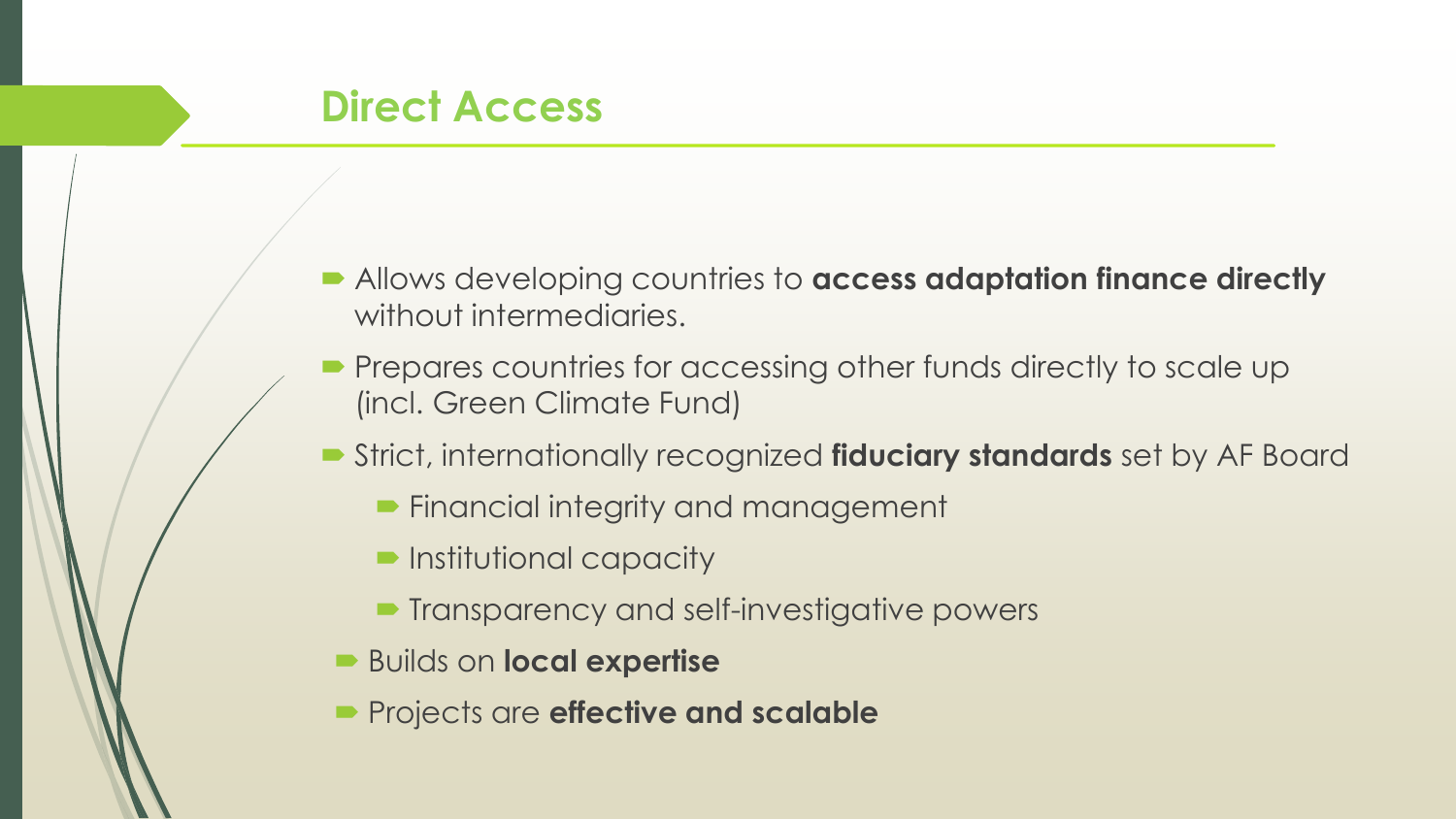### **Adaptation Fund's National Implementing Entities**

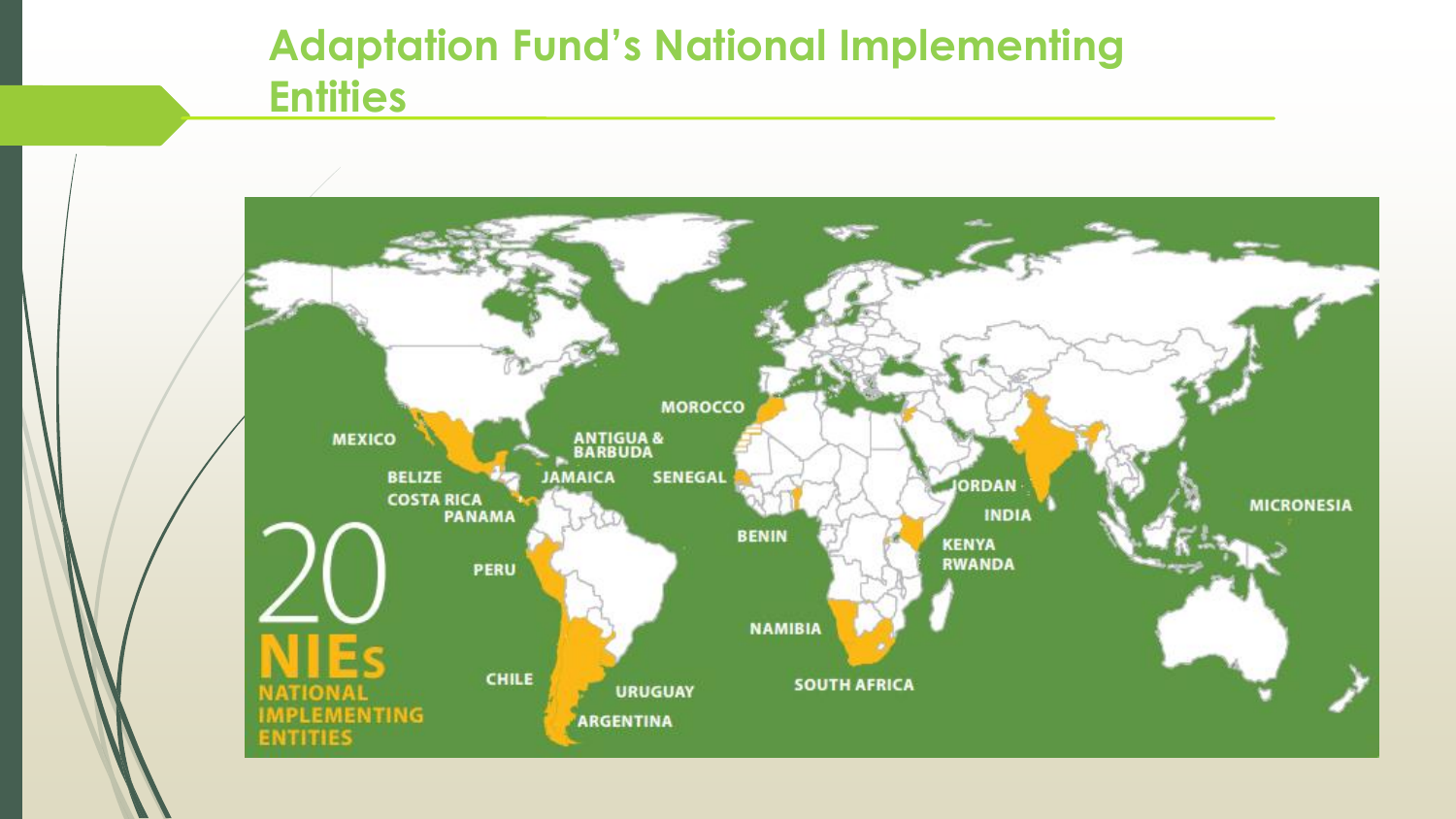**Growing demand for adaptation, rising interest for direct access**

- **Number of NIEs has grown steadily, NIE projects also rising**
- **Record number of AF project proposals received in August**
- 33% of the approved **projects implemented by an NIE**

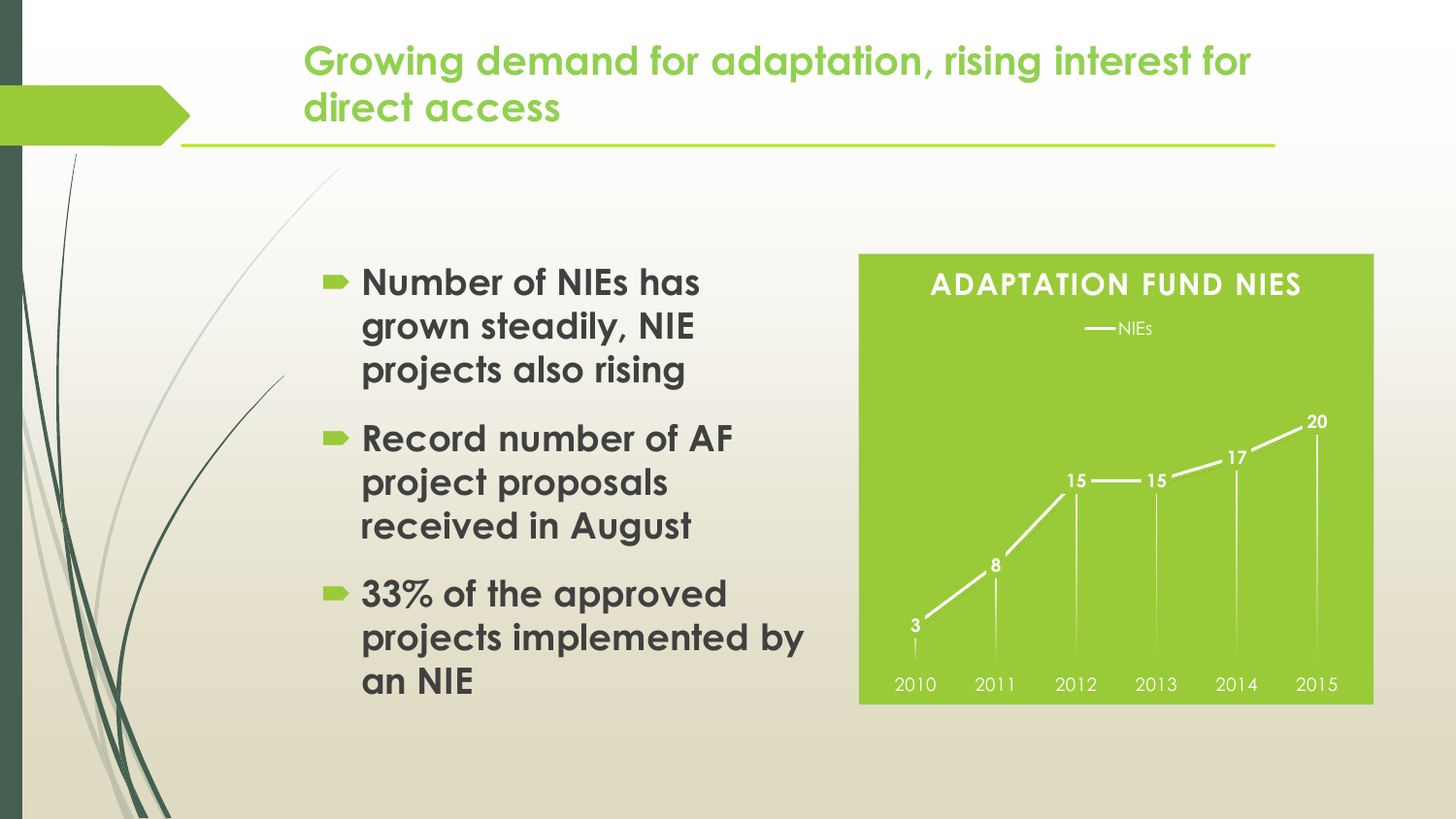### **NIEs can successfully implement localized, flexible projects**

Average number of days from project approval to inception



192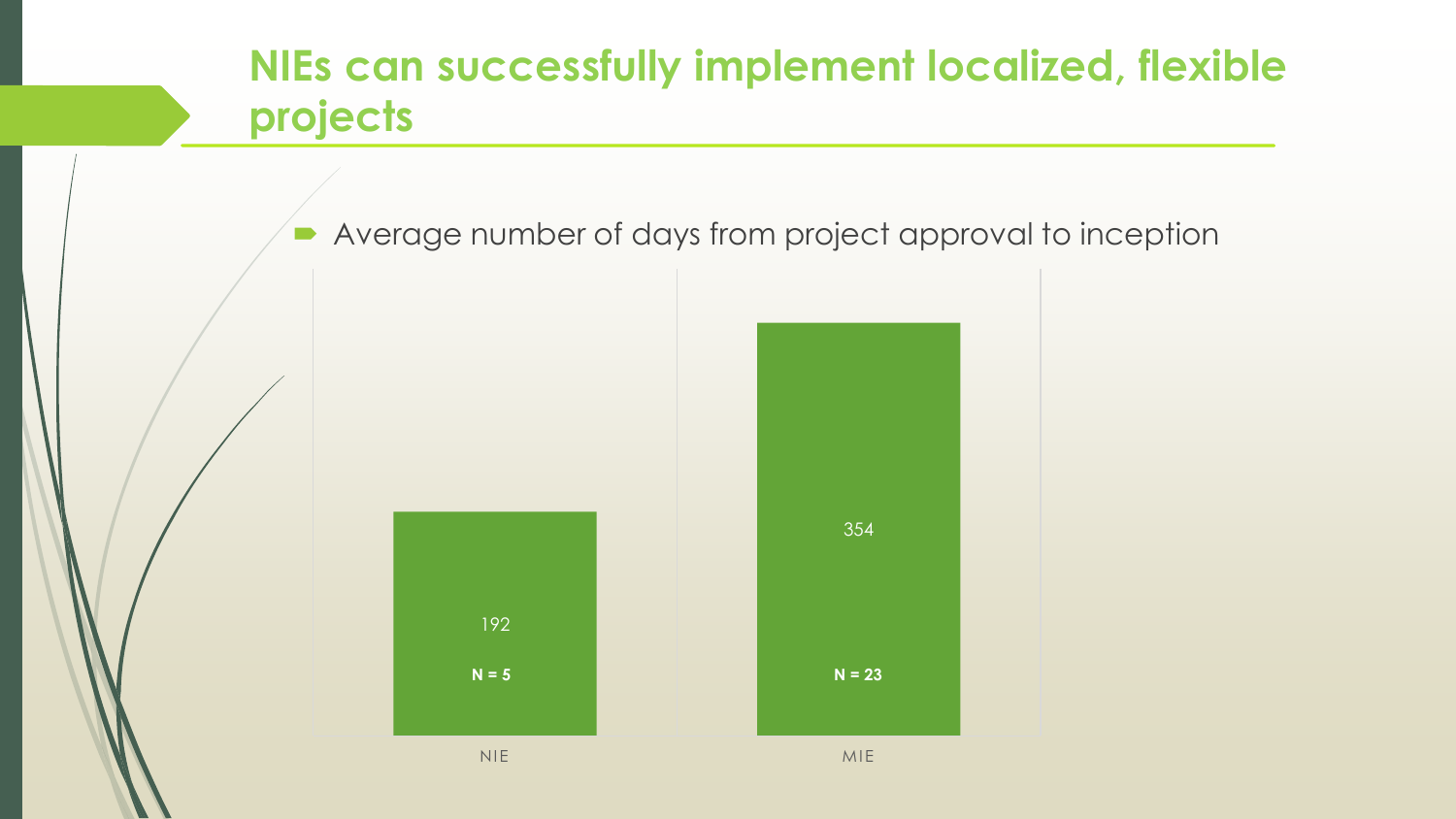### **Readiness Programme for Climate Finance**

- South-South Cooperation
- **Technical assistance**
- **Regional readiness** workshops
- **Webinar series**